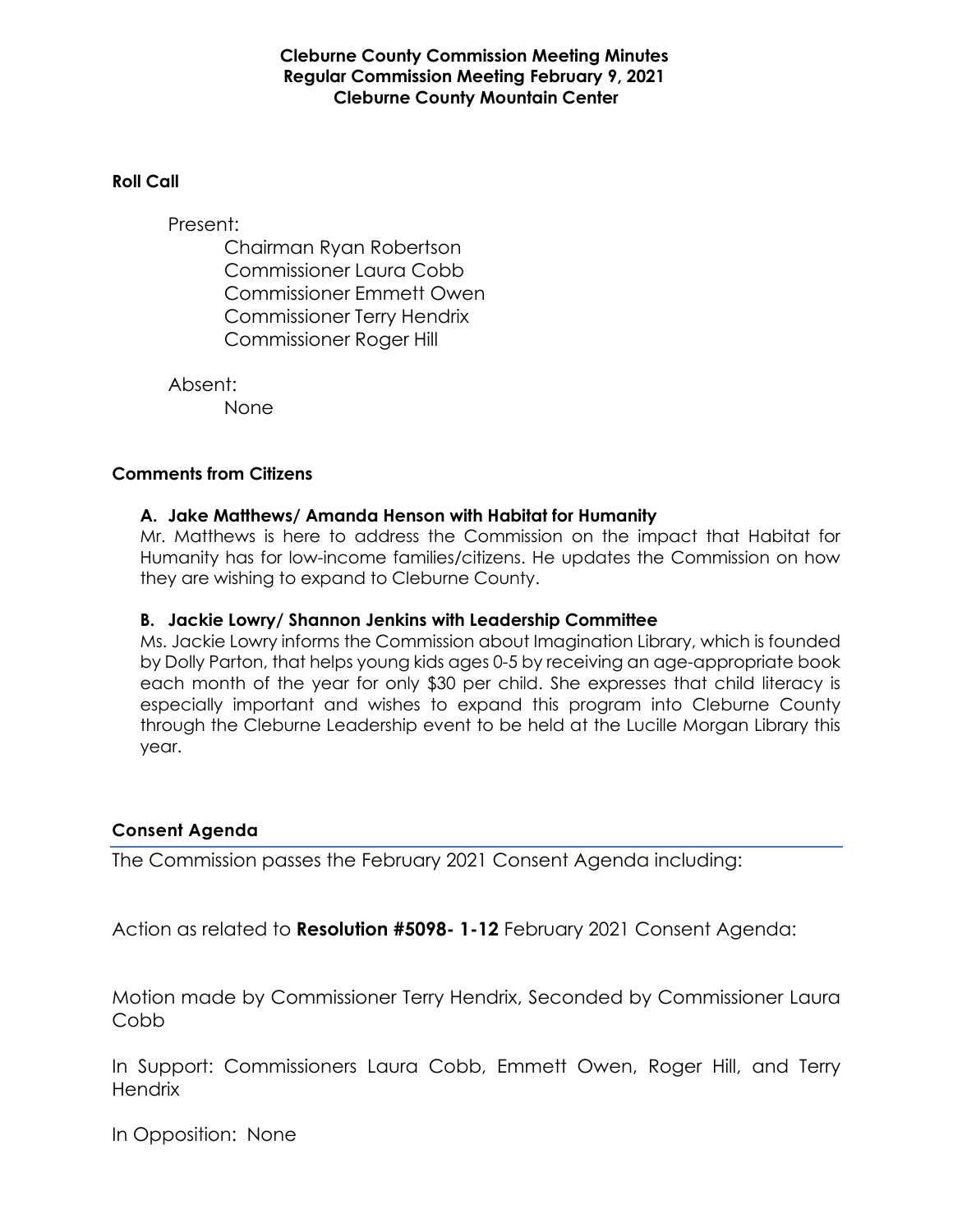Motion Passed

## **Resolution #5098-1**

The Cleburne County Commission hereby resolves to approve the minutes of:

January 12, 2021 & January 28, 2021

as presented.

## **Resolution #5098-2**

The Cleburne County Commission recognizes the following board appointment statuses as of this meeting:

| <b>Resignations:</b><br>Library Board       | Sue Taylor   |
|---------------------------------------------|--------------|
| <b>Vacancies:</b>                           | None         |
| <b>Board Appointments:</b><br>Library Board | Shannon Hill |

## **Resolution #5098-3**

**Whereas,** the Cleburne County Commission has asked to approve all purchase orders over \$15,000; and

**Therefore,** the Cleburne County Commission hereby approves the following requests:

Cleburne County Engineer Bridge Repairs – CR10 \$22,000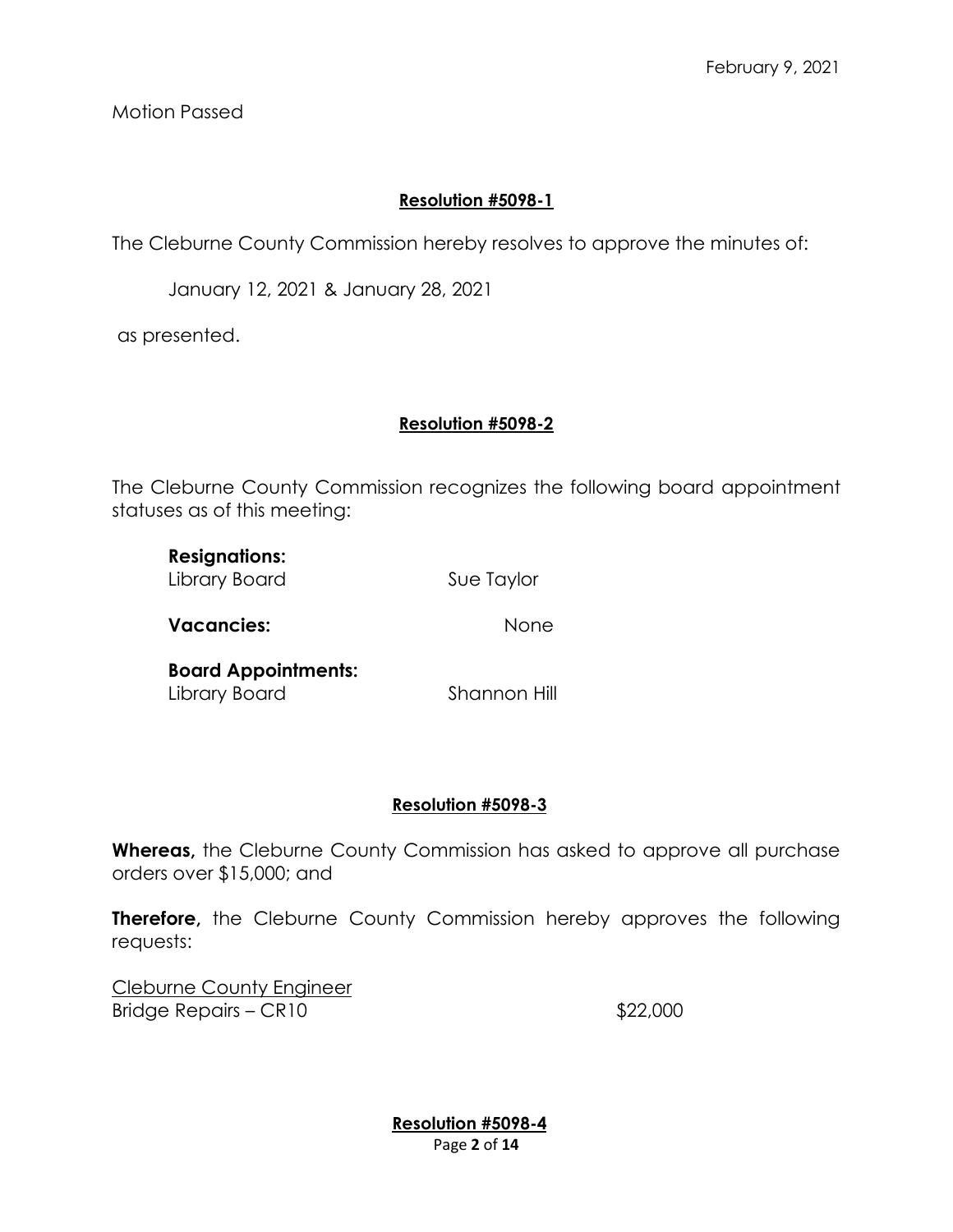**Whereas,** the Cleburne County Commission has asked to approve all purchase orders over \$15,000; and

**Therefore,** the Cleburne County Commission hereby approves the following requests:

Cleburne County Engineer Mechanic / Crew Truck  $$34,000.00$ 

**Furthermore**, the Cleburne County Administrator is authorized to loan the funds from the Reserve Fund to cover said expense.

## **Resolution #5098-5**

Whereas, the Commission has previously passed a Continuity of Operations Plan for the duration of the State of Emergency declared as a result of the COVID-19 situation or until the February meeting, whichever comes first; and

Whereas, we have reached the February meeting and the State of Emergency is still active.

Therefore, the Cleburne County Commission extends the Continuity of Operations Plan for the duration of the State of Emergency, or the Commission's March meeting, whichever comes first.

### **Resolution #5098-6**

Whereas, Commissioner Emmett Owen believes is it necessary to improve the driveway area to allow for more privacy for the Coroner's official business; and

Whereas, Commissioner Owen has agreed to apply up to \$1500 from his discretionary funds to purchase the gravel.

Therefore, the Cleburne County Commission authorizes this application of funds, recognizing it as having a valid public purpose, being in agreement with the County's Discretionary Fund Policy adopted September 16th, 2013, and a valid use of the earmarked Tobacco Tax that funds the Commissioner's discretionary allocations.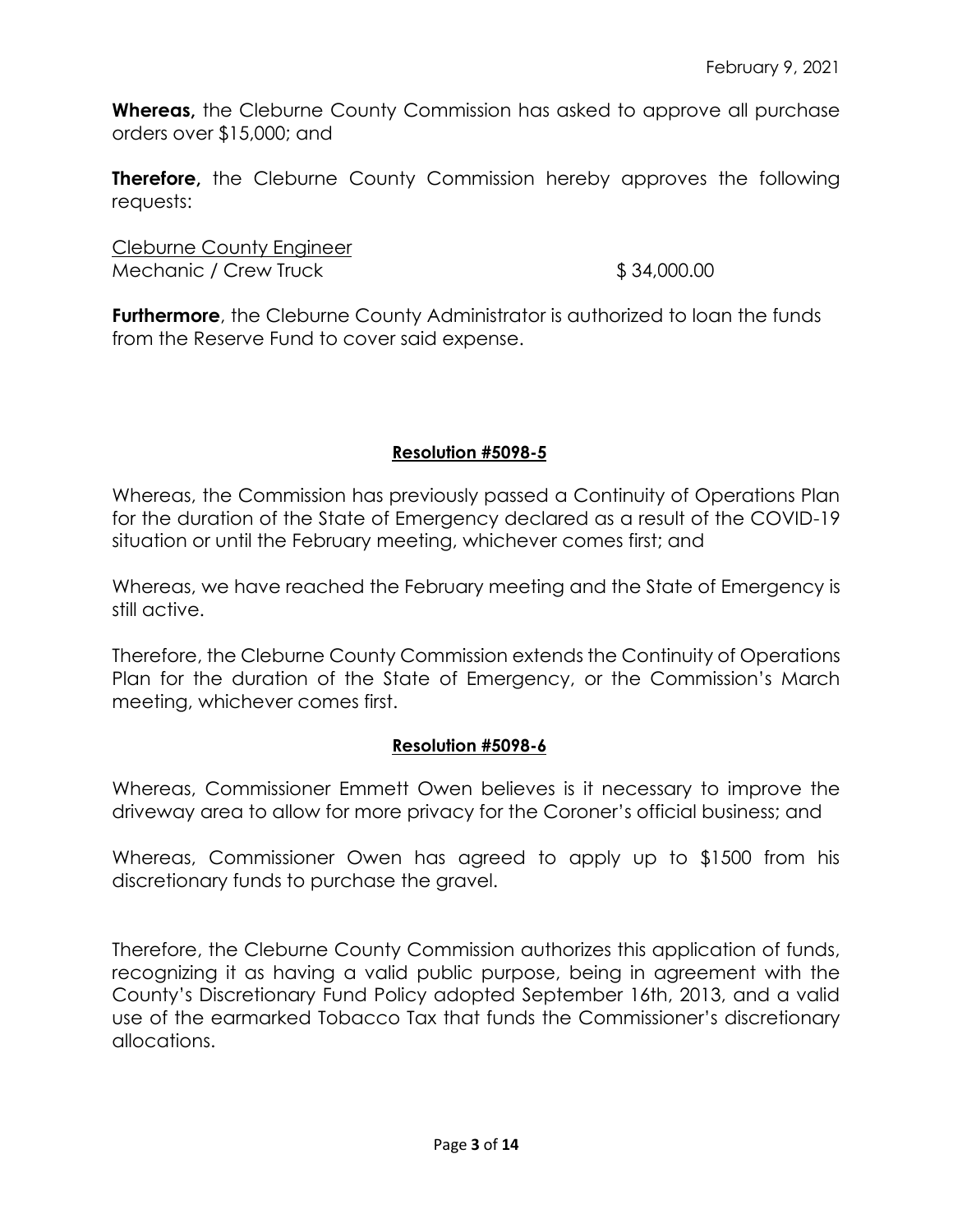### **Resolution #5098-7**

Whereas, Commissioner Hill and Commissioner Owen believe that a shelter is needed on the Pinhoti Trail; and

Whereas, Commissioner Hill has agreed to apply up to \$1500 of his discretionary funds and Commissioner Owen has agreed to apply up to \$500 of discretionary funds to assist with the building of the structure;

Therefore, the Cleburne County Commission authorizes this application of funds, recognizing it as having a valid public purpose, being in agreement with the County's Discretionary Fund Policy adopted September 16th, 2013, and a valid use of the earmarked Tobacco Tax that funds the Commissioner's discretionary allocations.

Furthermore, the Cleburne County Commission authorizes the Chairman to sign an agreement with the Conservation Fund, after it has been reviewed by the County Attorney, for the building of the structure to be completed no later than 60 days from the date of the agreement.

## **Resolution #5098-8**

Whereas, the Cleburne County Commission is authorized to declare property as surplus when said property is deemed to be of no further use or value to the County; and

Whereas, the County has identified the following items which have been deemed to be of no further use to the County:

• International Dump Truck

Therefore, the Cleburne County Commission declares the equipment to be surplus property, and authorizes the County Engineer to oversee the disposition processes.

Furthermore, should the equipment not sell for fair market value, the County Engineer will return the equipment to his active inventory and notify the County Administrator so the equipment can be reported on the financial books accurately.

### **Resolution #5098-9**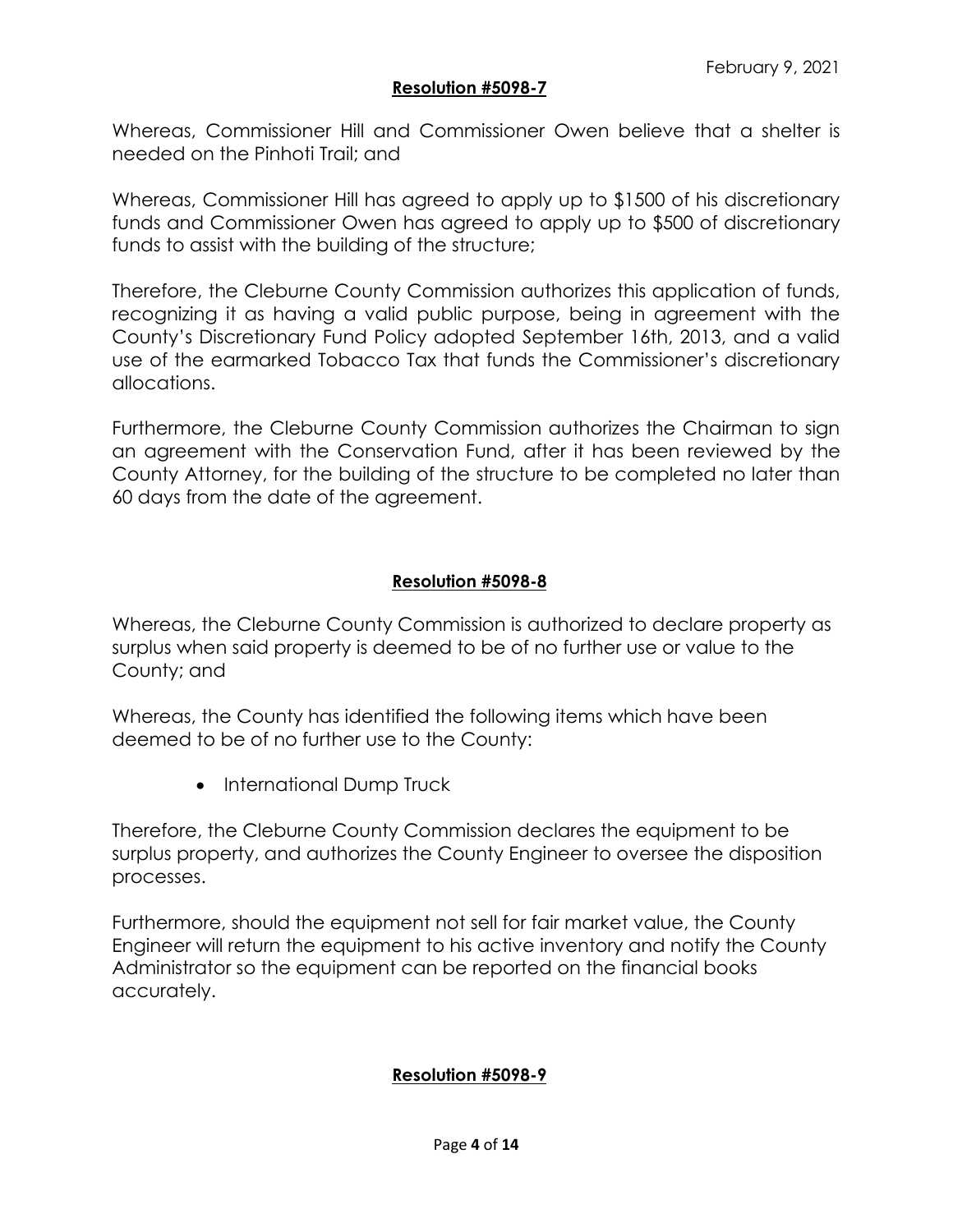Whereas the Commission passed resolution #5092 at the January 12, 2021 meeting which transferred the Box Truck from the EMA Department to the County Engineer's Department; and

Whereas, the Cleburne County Commission no longer wishes to make the transfer.

Therefore, the Cleburne County Commission rescinds Resolution #5092 and the Box Truck will be returned to the EMA inventory.

### **Resolution #5098-10**

Whereas the Commission passed resolution #5093 at the January 12, 2021 meeting which authorized the County Engineer to begin the procedures to close County Road 855; and

Whereas, the County Engineer prefers to research the closure before proceeding.

Therefore, the Cleburne County Commission rescinds Resolution #5093 and County Road 855 will remain open.

### **Resolution #5098-11**

Whereas the State of Alabama has been awarded Cares Act Funds in Community Development Block Grants; and

Whereas the funds have specific criteria that must be met; and

Whereas, Cleburne County has been allocated \$200,000 for an eligible activity.

Therefore, the Cleburne County Commission believes the funds should be used to provide for extension of public water on County Road 71 and County Road 18, both of which are areas lacking such services and both of which have been recommended by a representative of the Cleburne County Water Authority.

Furthermore, the Cleburne County Commission authorizes the Chairman to work with the East Alabama Regional Planning and Development Commission as needed to ensure the grant process is successful.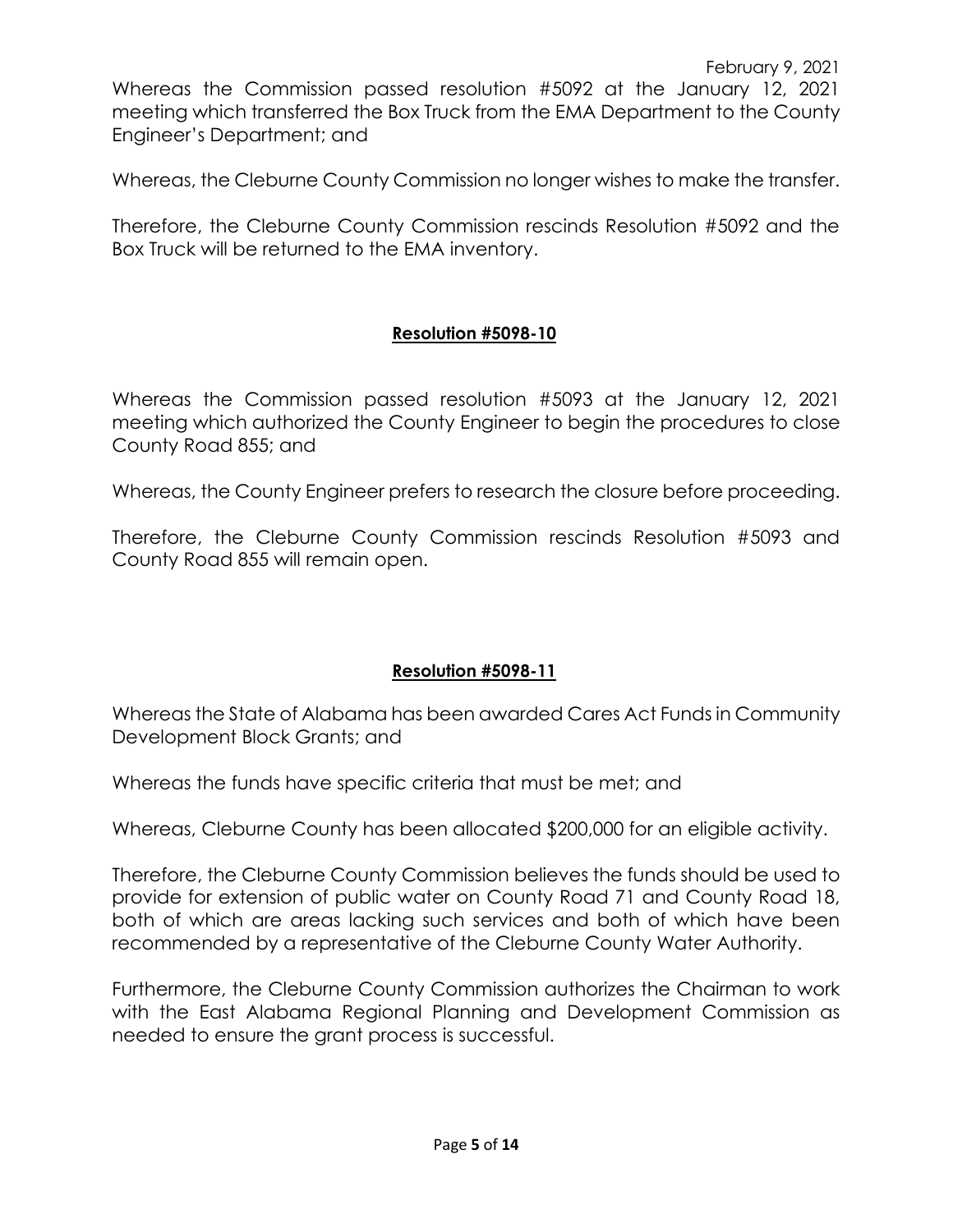### **Resolution #5098-12**

Whereas, the Cleburne County Commission has refrained from purchasing from *Cleburne County Parts* due to ownership conflicts; and

Whereas, Commissioner Hendrix is no longer the legal owner of said business.

Therefore, the Cleburne County Commission tasks the County Attorney with seeking an AG Opinion on this matter.

## **Resolution #5098-13**

Whereas, the Cleburne County Commission has been approached by the Chulafinne Baptist Church about moving the vote house from the current location known as the Dallas Lodge to their facilities.

Therefore, the Cleburne County Commission agrees to move the vote house location and authorizes the Chairman to take all necessary steps in making the transition.

### **Resolution #5098-14**

Whereas, the Cleburne County Commission believes it is necessary to review and / or change the Personnel Policy and Procedures; and

Whereas, the Cleburne County Commission wishes to hire an outside source to discuss the manual with Department Heads and advise the Commission on the needs; and

Whereas, the Commission allocates an amount not to exceed \$10,000.

Therefore the Cleburne County Commission employs Hope Hicks for this endeavor.

### **Resolution #5098-15**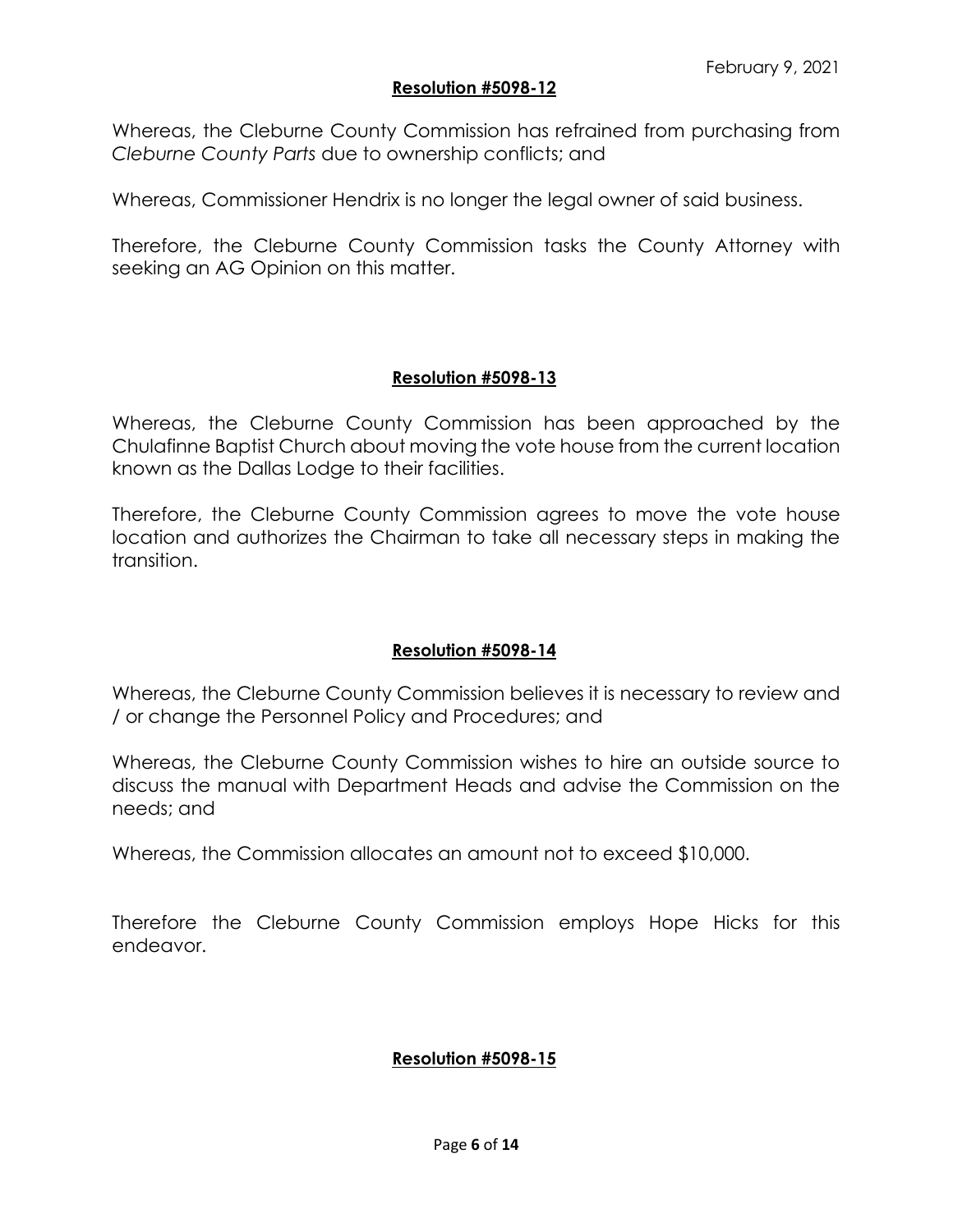Whereas, Commissioner Emmett Owen believes the Maintenance Worker should become the supervisor for the Custodian.

Therefore, the Cleburne County Commission transitions the oversight of the Custodian position to the Maintenance Worker and authorizes the Human Resource Office to update the Organizational Chart to reflect these changes.

**New Business:**

# **A. Library By-Laws**

Action as related to **Resolution #5099** Library By-Laws

Motion made by Commissioner Emmett Owen Seconded by Commissioner Laura Cobb

In Support: Commissioners Laura Cobb, Emmett Owen, Roger Hill, and Terry **Hendrix** 

In Opposition: None

Amended Motion passed.

# **Resolution #5099**

Whereas, the Cleburne County Library Board has amended their original By-Laws; and

Therefore, the Cleburne County Commission supports the changes and authorizes the amendment of the Lucille Morgan Public Library By-Laws.

# **B. Library Use Agreement**

Action as related to **Resolution #5100** Library Use Agreement

Motion made by Commissioner Emmett Owen, Seconded by Commissioner Laura Cobb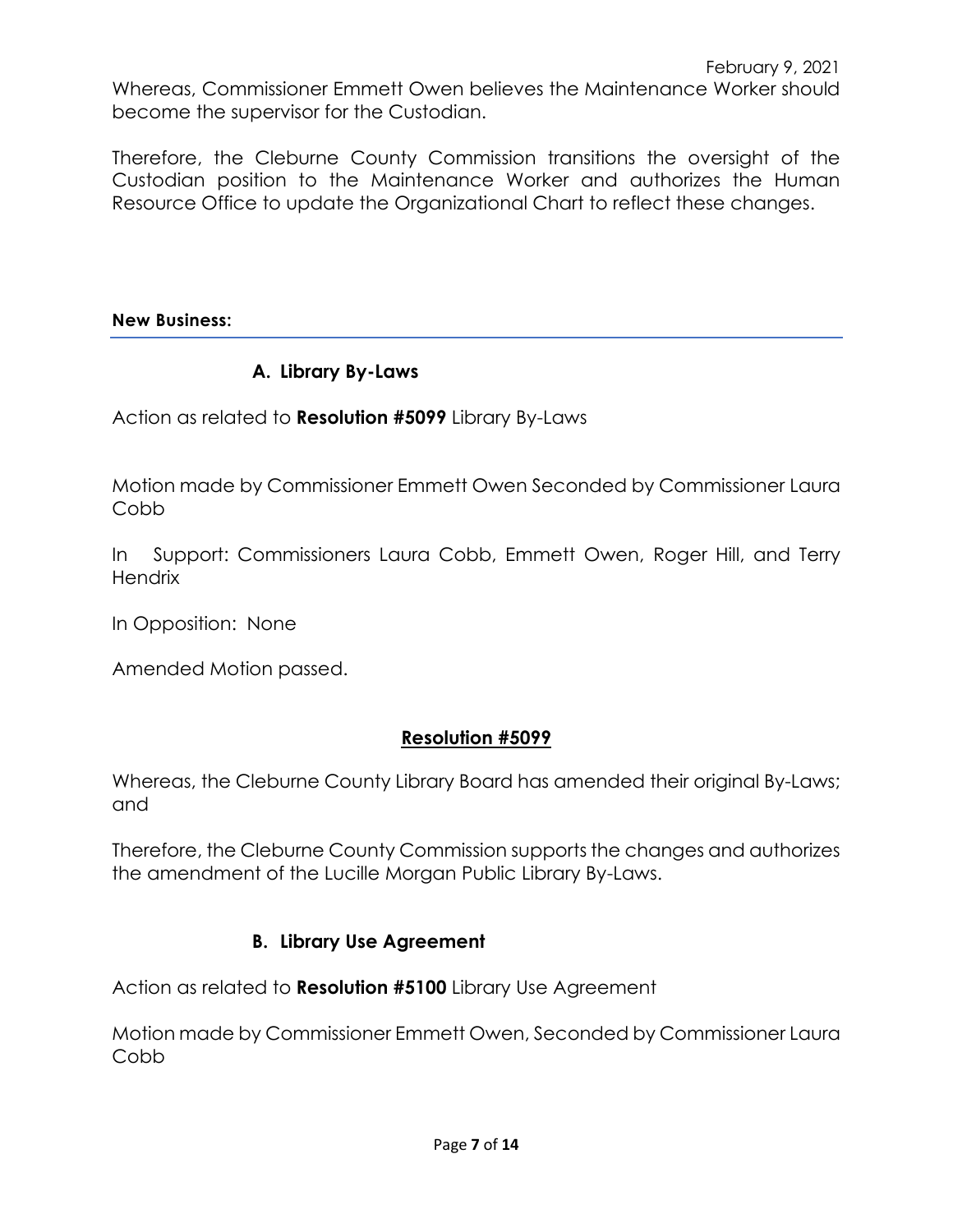In Support: Commissioners Laura Cobb, Emmett Owen, Roger Hill, and Terry **Hendrix** 

In Opposition: None

# **Resolution #5100**

Whereas, the Cleburne County Commission owns the building in which the Lucille Morgan Public Library is housed; and

Whereas, the Cleburne County Commission believes it is necessary to better define responsibilities in going forward.

Therefore, the Cleburne County Commission authorizes the Chairman to enter into an Agreement with the Lucille Morgan Public Library.

# **C. Dallas Lodge Use Agreement**

Action as related to **Resolution #5101** Dallas Lodge Use Agreement

Motion made by Commissioner Roger Hill, Seconded by Terry Hendrix

*Commissioner Roger Hill asks to table.*

Motion made by Commissioners Roger Hill and Terry Hendrix to table at a later time

In Support: Commissioners Laura Cobb, Emmett Owen, Roger Hill, and Terry Hendrix

In Opposition: None

## **Resolution #5101**

Whereas, Commissioner Hill has asked the Commission to consider allowing the Dallas Lodge to be used by citizens and groups; and

Whereas, an agreement is needed for the protection of the County and those using the facility.

Therefore, the Cleburne County Commission approves the attached rental / use agreement for the Dallas Lodge facility.

### **D. Volunteer Construction Agreement**

Page **8** of **14**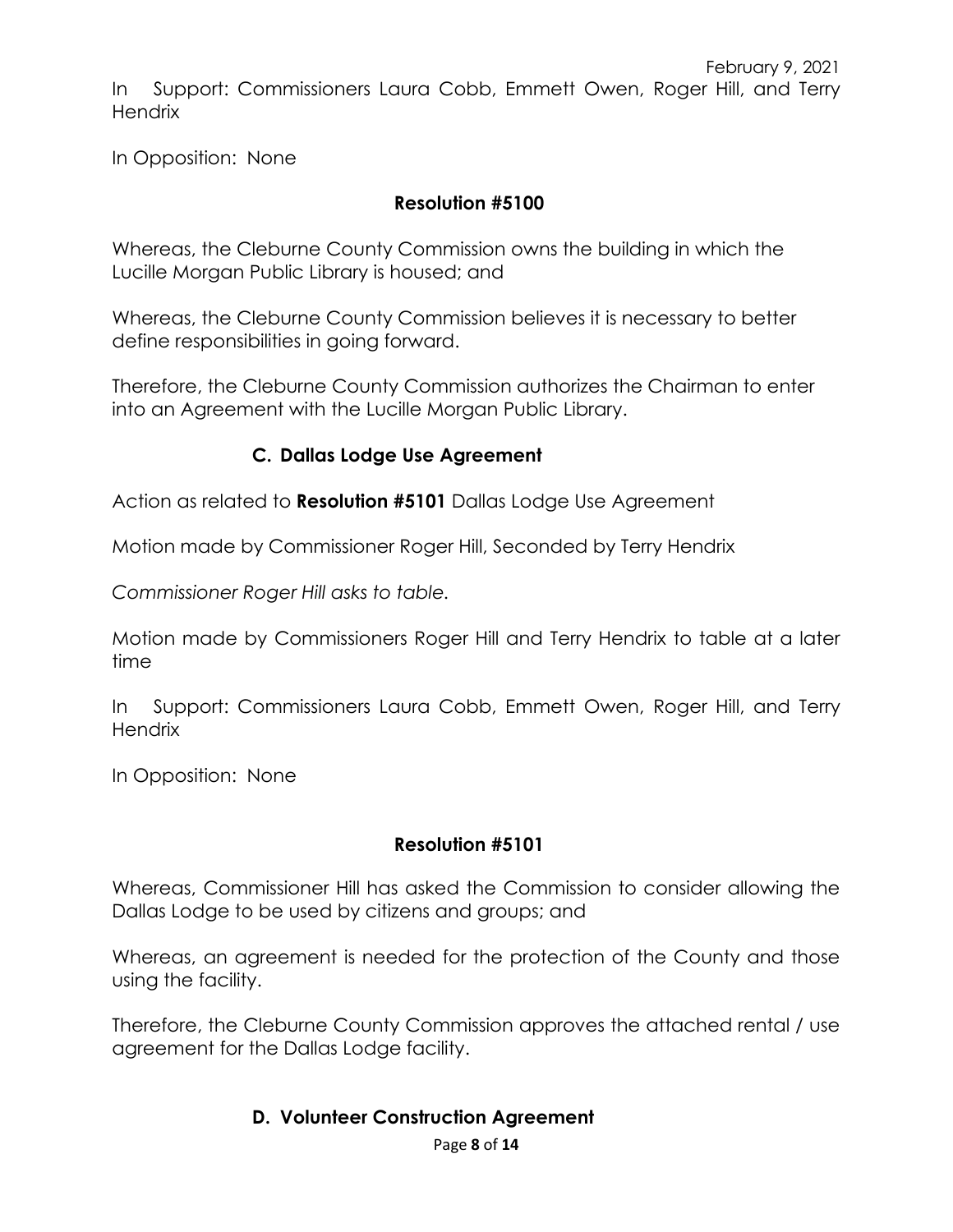Action as related to **Resolution #5102** Volunteer Construction Agreement

Motion made by Commissioner Roger Hill, Seconded by Terry Hendrix

*Commissioner Roger Hill asks to table* 

Motion made by Commissioners Roger Hill and Terry Hendrix to table at a later time

In Support: Commissioners Laura Cobb, Emmett Owen, Roger Hill, and Terry **Hendrix** 

In Opposition: None

## **Resolution #5102**

Whereas, Commissioner Hill has asked the Commission to consider allowing volunteers to make improvements to the Dallas Lodge; and

Whereas, an agreement is needed for the protection of the County and the volunteers.

Therefore, the Cleburne County Commission approves the attached Volunteer Construction Agreement.

### **E. Shinebone Agreement**

Action as related to **Resolution #5103** Shinebone Agreement

Motion made by Commissioner Terry Hendrix, Seconded by Laura Cobb

In Support: Commissioners Laura Cobb, Emmett Owen, Roger Hill, and Terry **Hendrix** 

In Opposition: None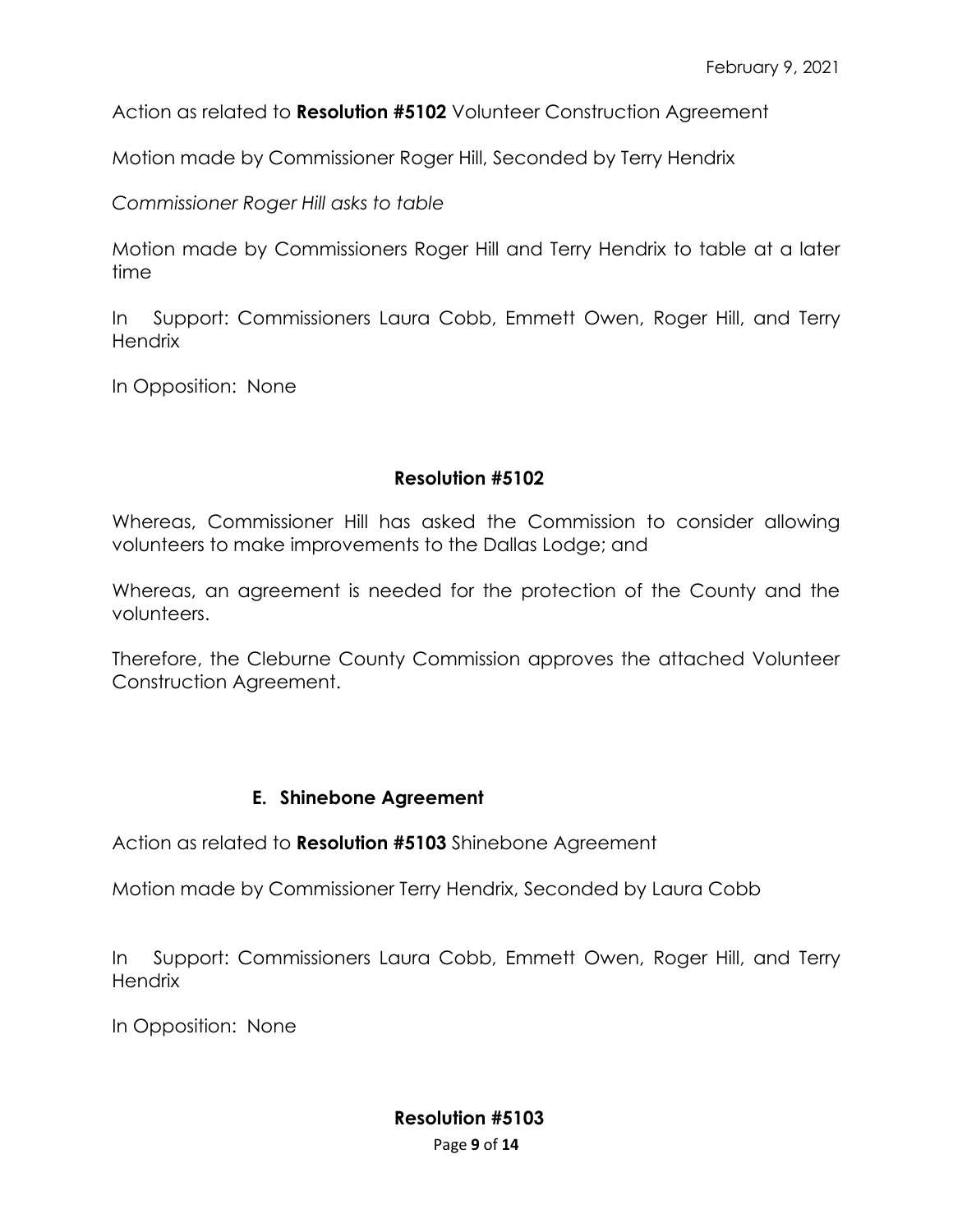Whereas, Hollis and Shinbone Volunteer Fire Departments have asked the Commission to consider a Mutual Aid Agreement; and

Whereas, both parties wish to provide a quick response time for citizens to promote peace, health, and safety and to preserve the lives and property of the people.

Therefore, the Cleburne County Commission authorizes the Chairman to sign the attached Mutual Aid Agreement.

# **F. Support Library Event**

Action as related to **Resolution #5104** Support Library Event

Motion made by Commissioner Laura Cobb, Seconded by Emmett Owen

In Support: Commissioners Laura Cobb, Emmett Owen, Roger Hill, and Terry **Hendrix** 

In Opposition: None

# **Resolution #5104**

Whereas, the Leadership Class of 2020 is planning an event at the Lucille Morgan Public Library; and

Whereas, sponsorship from local businesses is needed for children aged 0-5 years to receive free books; and

Whereas, the Cleburne County Commission believes this is an honorable and noble endeavor.

Therefore, the Cleburne County Commission acknowledges the event as a positive community outreach and encourages the citizens and local businesses of Cleburne County to participate in the event.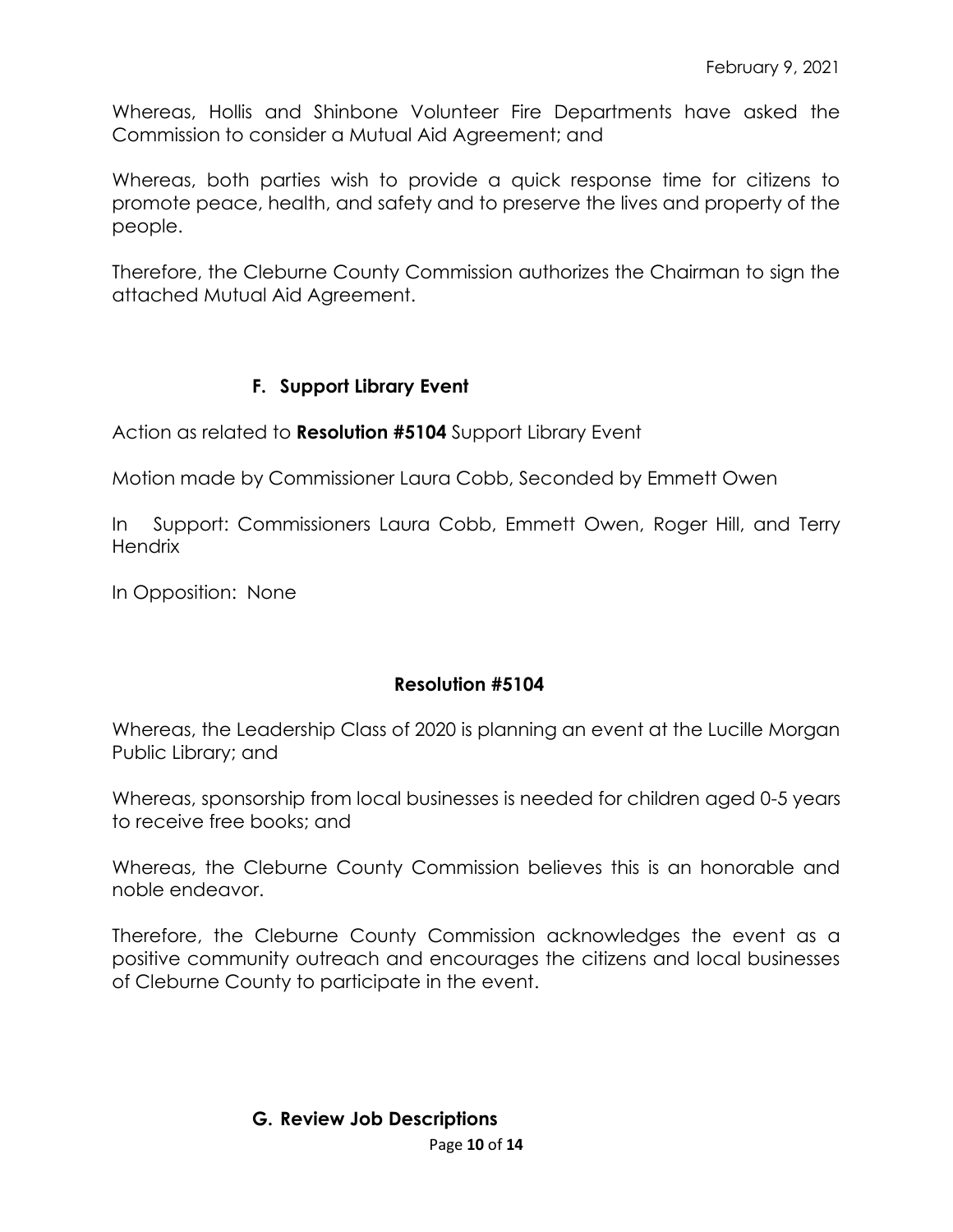Action as related to **Resolution #5105** Review Job Descriptions

Motion made by none

In Support: none

In Opposition: None

No motion was made for resolution

Resolution dies for lack of motion

### **Resolution #5105**

Whereas, Revenue Commissioner Joyce Fuller has approached the Commission about making changes to the job descriptions for the Chief Appraiser and Chief Mapper to include the words "or 5 years' experience".

Therefore, the Cleburne County Commission tasks the Human Resource Officer and the County Attorney to work with the Revenue Commissioner to research the positions and the feasibility of the request.

### **H. Seek Land for Convenience Center**

Action as related to **Resolution #5106** Seek Land for Convenience Center

Motion made by Commissioner Laura Cobb, Seconded by Emmett Owen

In Support: Commissioners Laura Cobb, Emmett Owen, Roger Hill, and Terry **Hendrix** 

In Opposition: None

Amended Resolution passes

### **Resolution #5106**

Whereas, Commissioner Cobb believes a Convenience Center is needed in District 1; and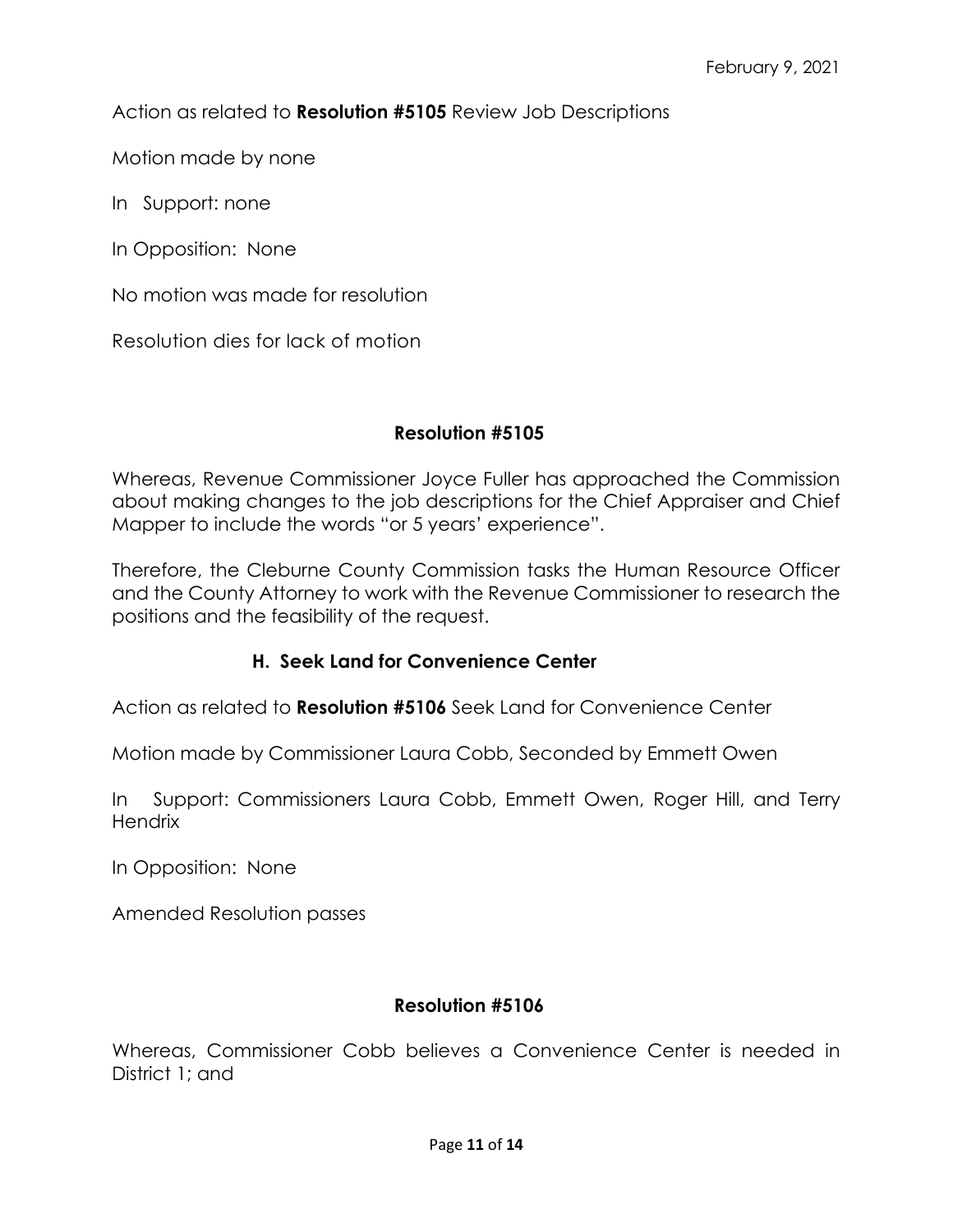Whereas, Commissioner Hendrix believes a Convenience Center is needed in District 3:

Whereas, it is necessary to obtain land in said district for the future site to be located.

Therefore, the Cleburne County Commission authorizes the County Engineer to negotiate pricing and work with the County Attorney to prepare purchase contract(s) to be brought back to the Commission for approval.

*Commissioner Laura Cobb asks to go into Executive Session*

*Commissioner Terry Hendrix asks to amend the resolution to add property to District 3 for a Convenience Center*

## **F. Executive Session**

Action as related to **Resolution #5107 Executive Session** 

Motion made by Commissioner Terry Hendrix, Seconded by Commissioner Laura Cobb

In Support: Commissioners Laura Cobb, Emmett Owen, Terry Hendrix, and Roger Hill

In Opposition: None

Motion Passed

### **Resolution #5107**

The Commission goes into executive session.

**Reports from staff:**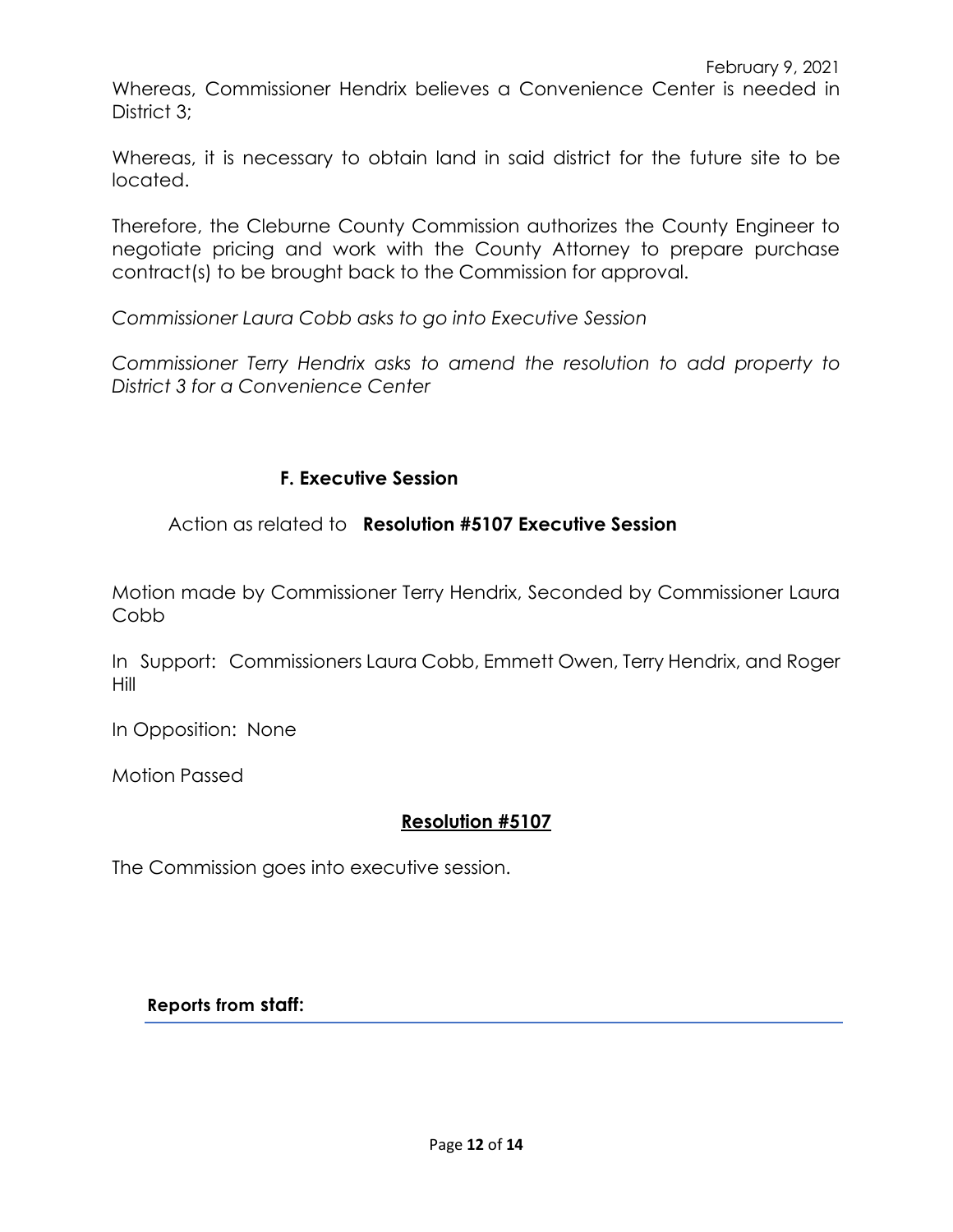- **A.** County Administrator Kim Brown informs the Commission that GASB Financials are due this month so she will be extremely busy finalizing those reports.
- **B.** County Engineer Lee Estes asks the Commission about the Environmental position status.

*County Attorney Jason Odom recommends freezing all job descriptions and personnel changes until after the new policy handbook is finished.*

*County Engineer Lee Estes asks about the timeline for the new handbook. He expresses concerns that he will not have adequate staff to operate the Convenience Center.*

*County Administrator Kim Brown informs County Engineer Lee Estes and the Commission that the Commission has already passed a resolution to employ a full-time person to operate the Convenience Center, so we should have this covered.*

*County Engineer Lee Estes expresses concerns to the Commission about personnel needs when we open the additional Convenience Centers in the future.*

*Human Resource Officer Lisa Milinkovich informs the Commission that the current temporary employee has exceeded temporary status, but the County Engineer can fill the temporary spot again for future needs with the new Convenience Centers.*

*County Engineer Lee Estes wishes to keep the temporary position available.*

*Commissioner Emmett Owen asks about the EMA box truck title.*

*Chairman Ryan Robertson states that the VIN number says it is the County's vehicle.*

*Emergency Manager Crystal Cavender states that her department could use the vehicle regularly.*

*County Attorney Jason Odom will get more information about the vehicle for the next meeting.*